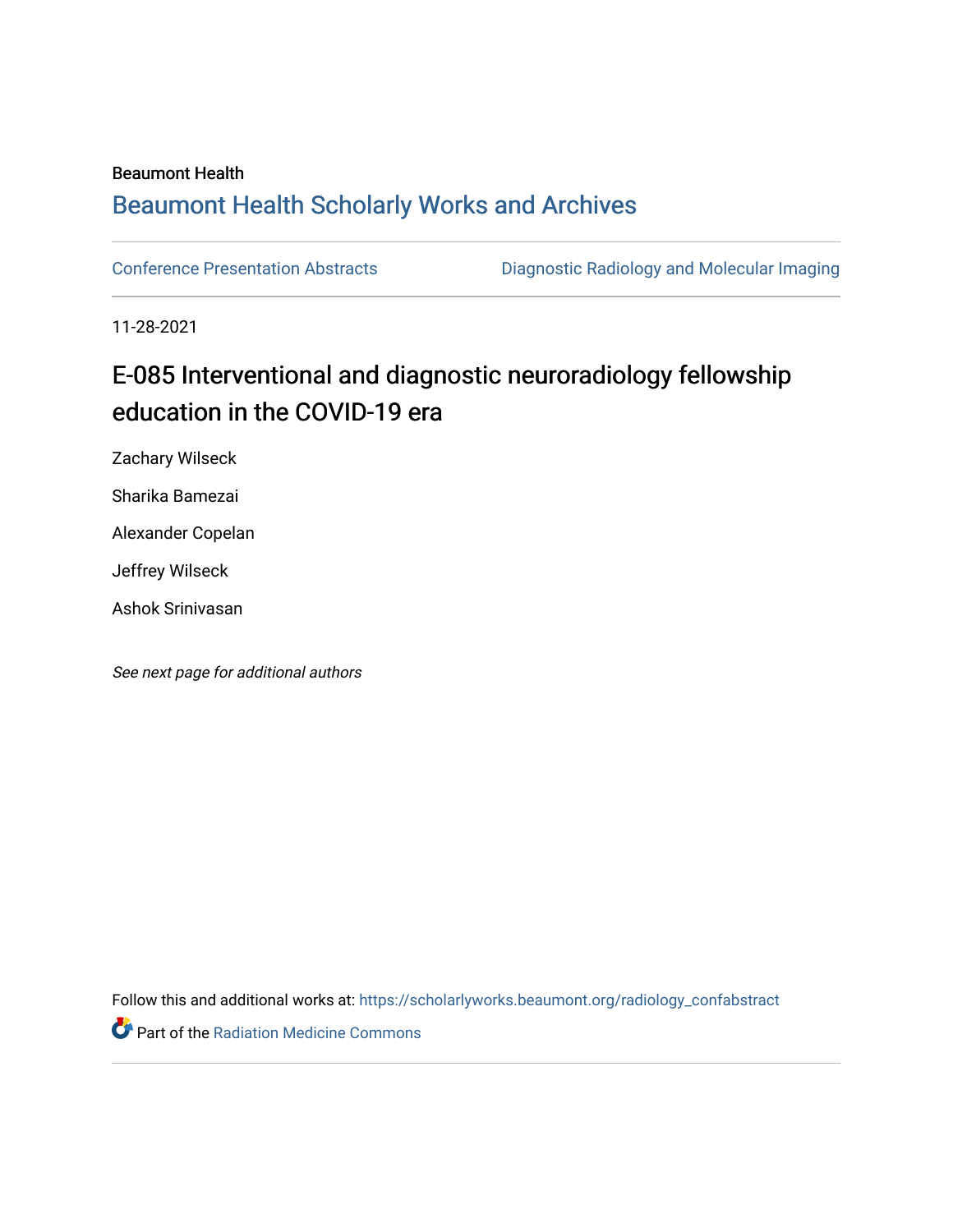## Authors

Zachary Wilseck, Sharika Bamezai, Alexander Copelan, Jeffrey Wilseck, Ashok Srinivasan, Abhilasha Pandey, B. Gregory Thompson, Joseph John Gemmete, and Neeraj Chaudhary